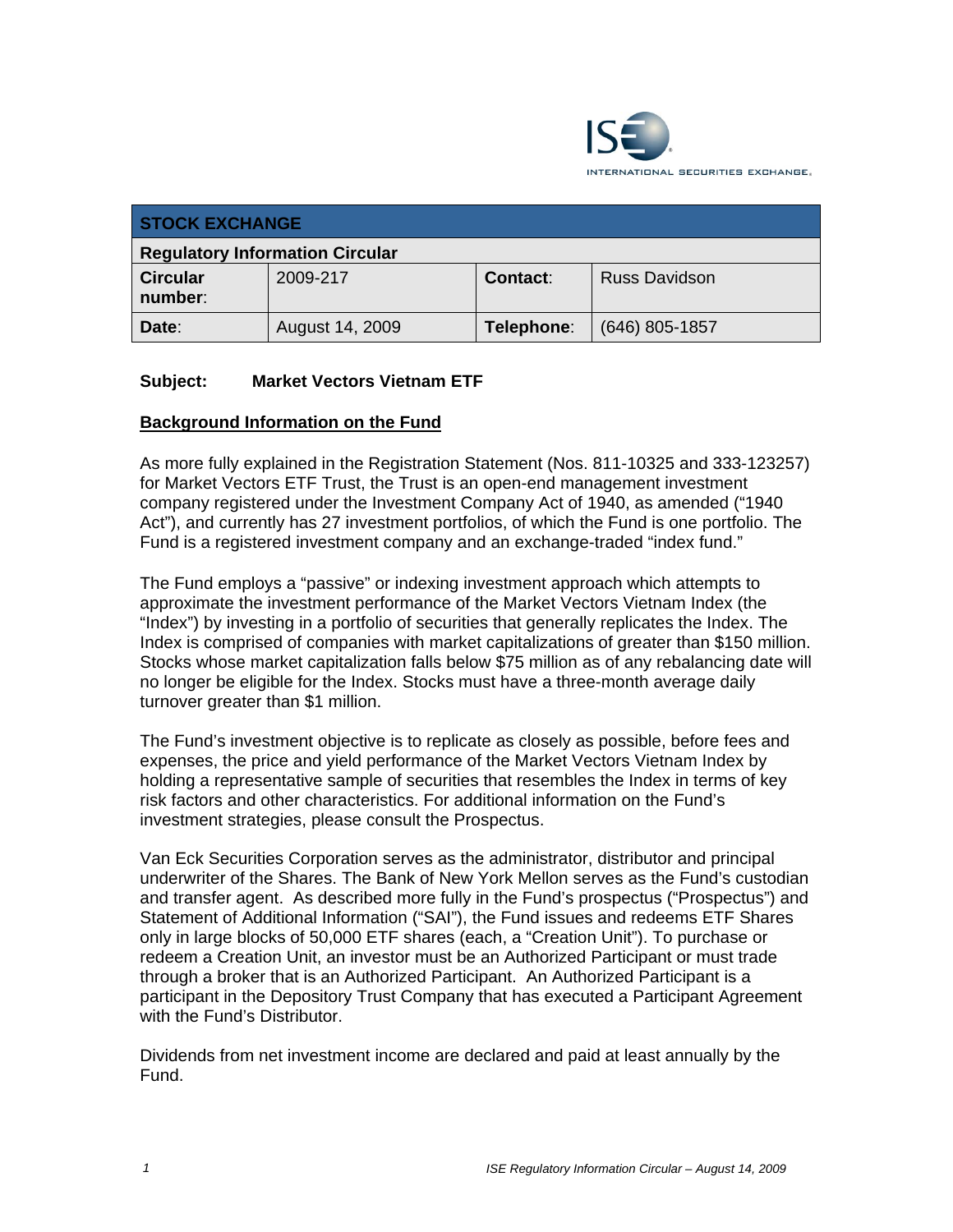The Depository Trust Company ("DTC") serves as securities depository for the Shares, which may be held only in book-entry form; stock certificates will not be issued. DTC, or its nominee, is the record or registered owner of all outstanding Shares.

The NAV per Share of the Fund will be determined as of the close of trading (normally, 4:00 p.m. Eastern Time ("ET")) on each day that the Exchange is open for business (a "Business Day"). NAV will be available from the Distributor and is also available to National Securities Clearing Corporation ("NSCC") participants through data made available from NSCC.

The Fund's Registration Statement describes the various fees and expenses for the Fund's Shares. For a more complete description of the Fund and the Index, visit www.vaneck.com/etf.

## **Principal Risks**

Interested persons are referred to the Prospectus for a description of risks associated with an investment in the Shares. These risks include foreign markets risk and the risk that a Fund's return may not match the return of its index for a number of reasons including the incursion by a Fund of operating expenses and costs not applicable to its index. In addition, as noted in the Prospectus, the Shares may trade at market prices that may differ from their NAV. The NAV of the Shares will fluctuate with changes in the market value of the Fund's holdings. The market prices of the Shares will fluctuate in accordance with changes in NAV as well as the supply and demand for the Shares on the Exchange.

### **Exchange Rules Applicable to Trading in the Shares**

The Shares are considered equity securities, thus rendering trading in the Shares subject to the Exchange's existing rules governing the trading of equity securities.

### **Trading Hours**

Trading in the Shares on ISE is on a UTP basis and is subject to ISE equity trading rules. The Shares will trade from 8:00 a.m. until 8:00 p.m. Eastern Time. Equity Electronic Access Members ("Equity EAMs") trading the Shares during the Extended Market Sessions are exposed to the risk of the lack of the calculation or dissemination of underlying index value or intraday indicative value ("IIV"). For certain derivative securities products, an updated underlying index value or IIV may not be calculated or publicly disseminated in the Extended Market hours. Since the underlying index value and IIV are not calculated or widely disseminated during Extended Market hours, an investor who is unable to calculate implied values for certain derivative securities products during Extended Market hours may be at a disadvantage to market professionals.

# **Trading Halts**

ISE will halt trading in the Shares in accordance with ISE Rule 2101(a)(2)(iii). The grounds for a halt under this Rule include a halt by the primary market because it stops trading the Shares and/or a halt because dissemination of the IIV or applicable currency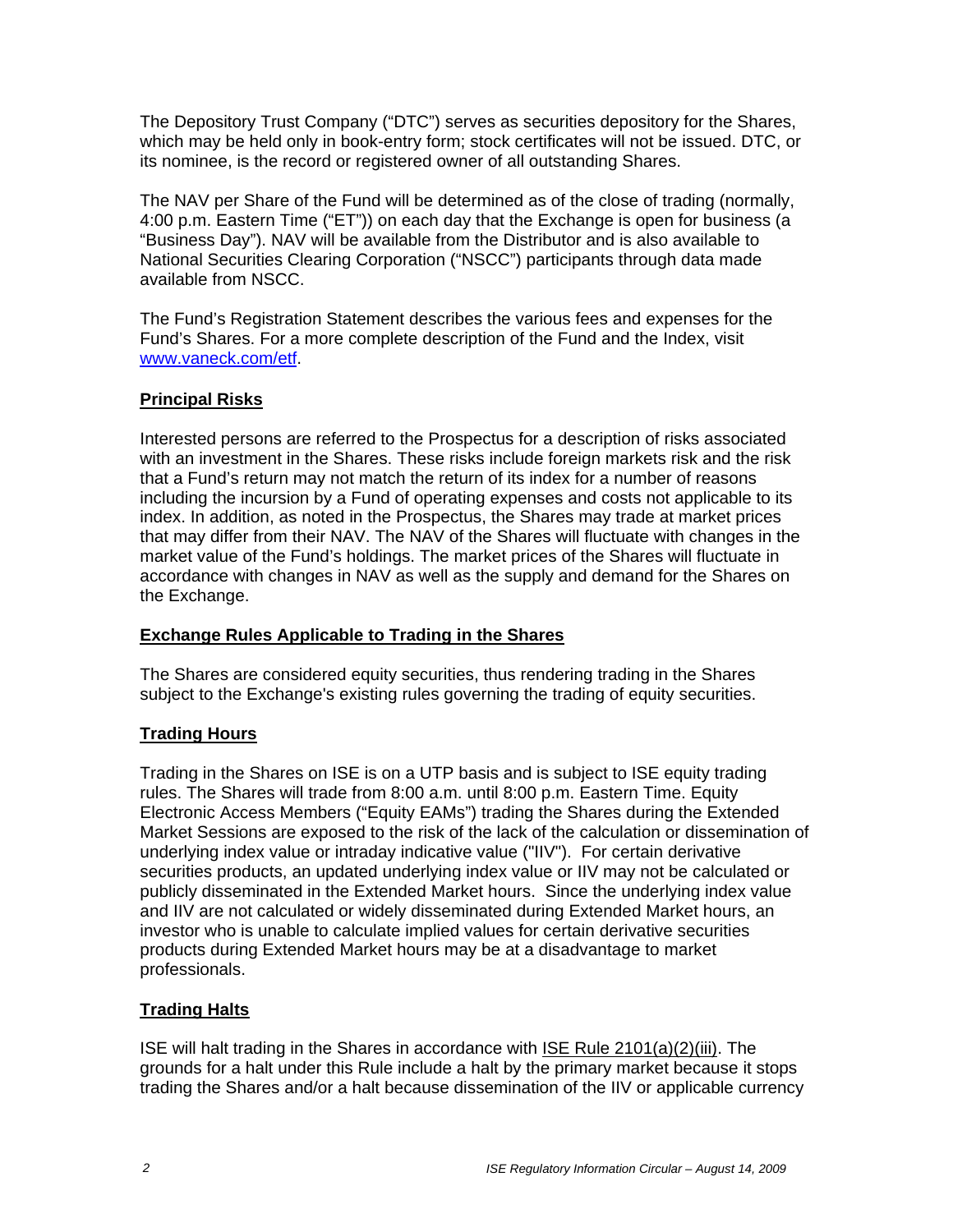spot price has ceased, or a halt for other regulatory reasons. In addition, ISE will stop trading the Shares if the primary market de-lists the Shares.

#### **Delivery of a Prospectus**

Pursuant to federal securities laws, investors purchasing Shares must receive a prospectus prior to or concurrently with the confirmation of a transaction. Investors purchasing Shares directly from the Fund (by delivery of the Deposit Amount) must also receive a prospectus.

Prospectuses may be obtained through the Distributor or on the Fund's website. The Prospectus does not contain all of the information set forth in the registration statement (including the exhibits to the registration statement), parts of which have been omitted in accordance with the rules and regulations of the SEC. For further information about the Fund, please refer to the Trust's registration statement.

#### **Exemptive, Interpretive and No-Action Relief Under Federal Securities Regulations**

The Commission has issued letters dated October 24, 2006, November 21, 2005 and August 17, 2001 (together, the "No- Action Letters") granting exemptive, interpretive and no-action relief from certain provisions of and rules under the Securities Exchange Act of 1934 for exchange-traded funds listed and traded on a registered national securities exchange that meet certain criteria.

### **Regulation M Exemptions**

Generally, Rules 101 and 102 of Regulation M prohibit any "distribution participant" and its "affiliated purchasers" from bidding for, purchasing, or attempting to induce any person to bid for or purchase any security which is the subject of a distribution until after the applicable restricted period, except as specifically permitted in Regulation M. The provisions of the Rules apply to underwriters, prospective underwriters, brokers, dealers, and other persons who have agreed to participate or are participating in a distribution of securities.

The Commission issued a No-Action Letter by which persons participating in a distribution of shares of a fund may engage in secondary market transactions in such shares during their participation in such a distribution, despite the requirements of from Rule 101 under Regulation M. In addition, the SEC has permitted persons who may be deemed to be participating in the distribution of shares of a fund (i) to purchase securities for the purpose of purchasing creation unit aggregations of fund shares and (ii) to tender securities for redemption in Creation Unit Aggregations. Further, the Commission has clarified that the tender of fund shares to the Fund for redemption does not constitute a bid for or purchase of any of the Funds' securities during the restricted period of Rule 101. The Commission has issued a No-Action Letter to paragraph (e) of Rule 102 under Regulation M which allow the redemption of fund shares in creation unit aggregations during the continuous offering of shares.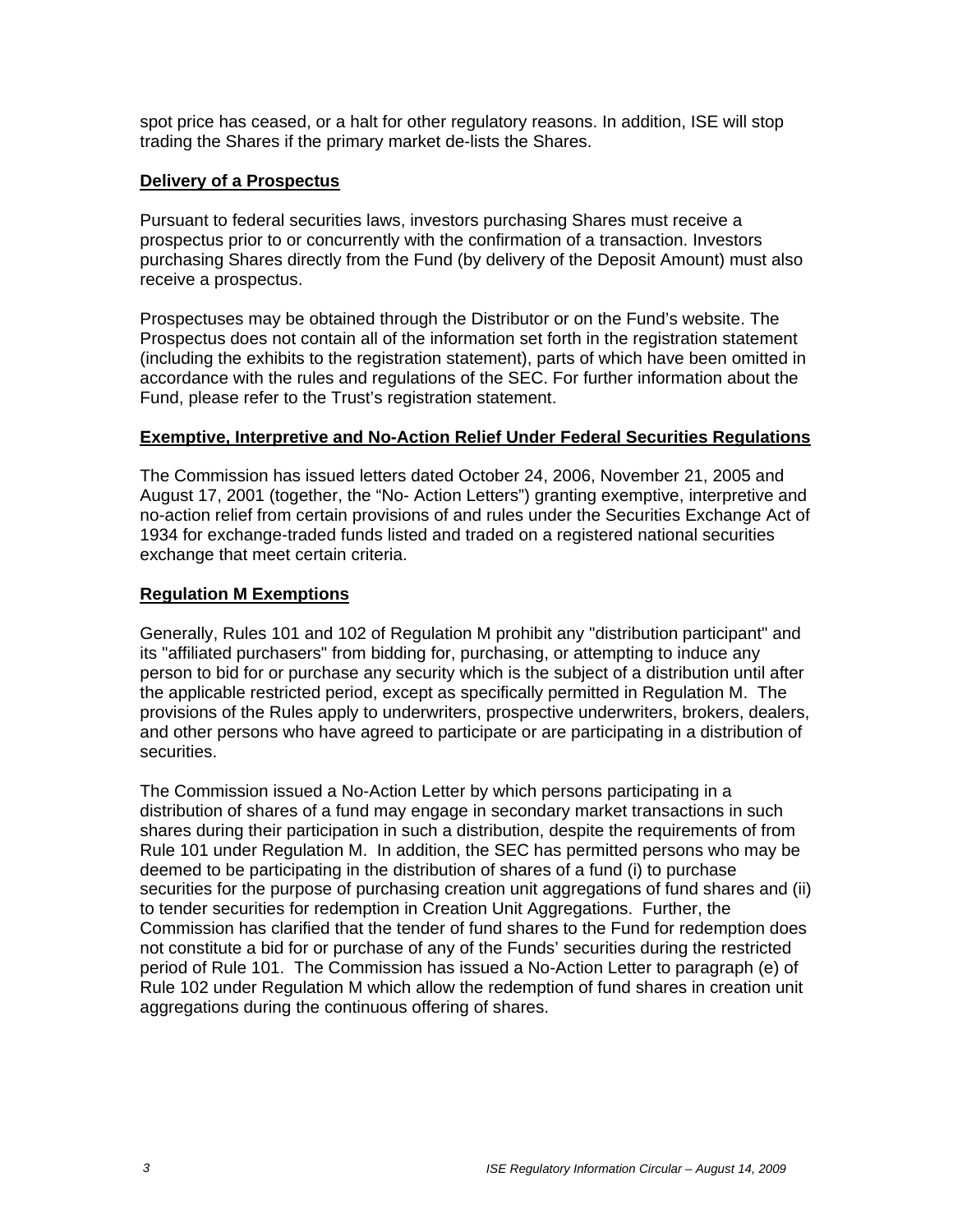## **Customer Confirmations for Creation or Redemption of Fund Shares (SEC Rule 10b-10)**

Broker–dealers who handle purchases or redemptions of Fund shares in Creation Units for customers will be permitted to provide such customers with a statement of the number of Creation Unit Aggregations created or redeemed without providing a statement of the identity, number and price of shares of the individual securities tendered to the Fund for purposes of purchasing creation unit aggregations ("Deposit Securities") or the identity, number and price of shares to be delivered by the Trust to the redeeming holder ("Redemption Securities"). The composition of the securities required to be tendered to the Fund for creation purposes and of the securities to be delivered on redemption will be disseminated each business day and will be applicable to requests for creations or redemption, as the case may be, on that day. This exemptive relief under Rule 10b-10 with respect to creations and redemptions is subject to the following conditions:

(1) Confirmations to customers engaging in creations or redemptions must state that all information required by Rule 10b-10 will be provided upon request:

(2) Any such request by a customer for information required by Rule 10b-10 will be filed in a timely manner, in accordance with Rule 10b-10(c);

(3) Except for the identity, number and price of shares of the component securities of the Deposit Securities and Redemption Securities, as described above, confirmations to customers must disclose all other information required by Rule 10b-10(a).

# **SEC Rule 14e-5**

The Commission has permitted any person acting as a dealer-manager of a tender offer for a component security of fund (1) to redeem fund shares in creation unit aggregations from the issuer that may include a security subject to such tender offer and (2) to purchase fund shares during such tender offer. In addition, a No-Action has been issued under Rule 14e-5 states that if a broker-dealer acting as a dealer-manager of a tender offer for a security of the Fund purchases or arranges to purchase such securities in the secondary market for the purpose of tendering such securities to purchase one or more creation unit aggregations of shares, it must be made in conformance with the following:

- i. such bids or purchases are effected in the ordinary course of business, in connection with a basket of 20 or more securities in which any security that is the subject of a distribution, or any reference security, does not comprise more than 5% of the value of the basket purchased; or
- ii. purchases are effected as adjustments to such basket in the ordinary course of business as a result of a change in the composition of the underlying index; and
- iii. such bids or purchases are not affected for the purpose of facilitating such tender offer.

### **Section 11(d)(1); SEC Rules 11d1-1 and 11d1-2**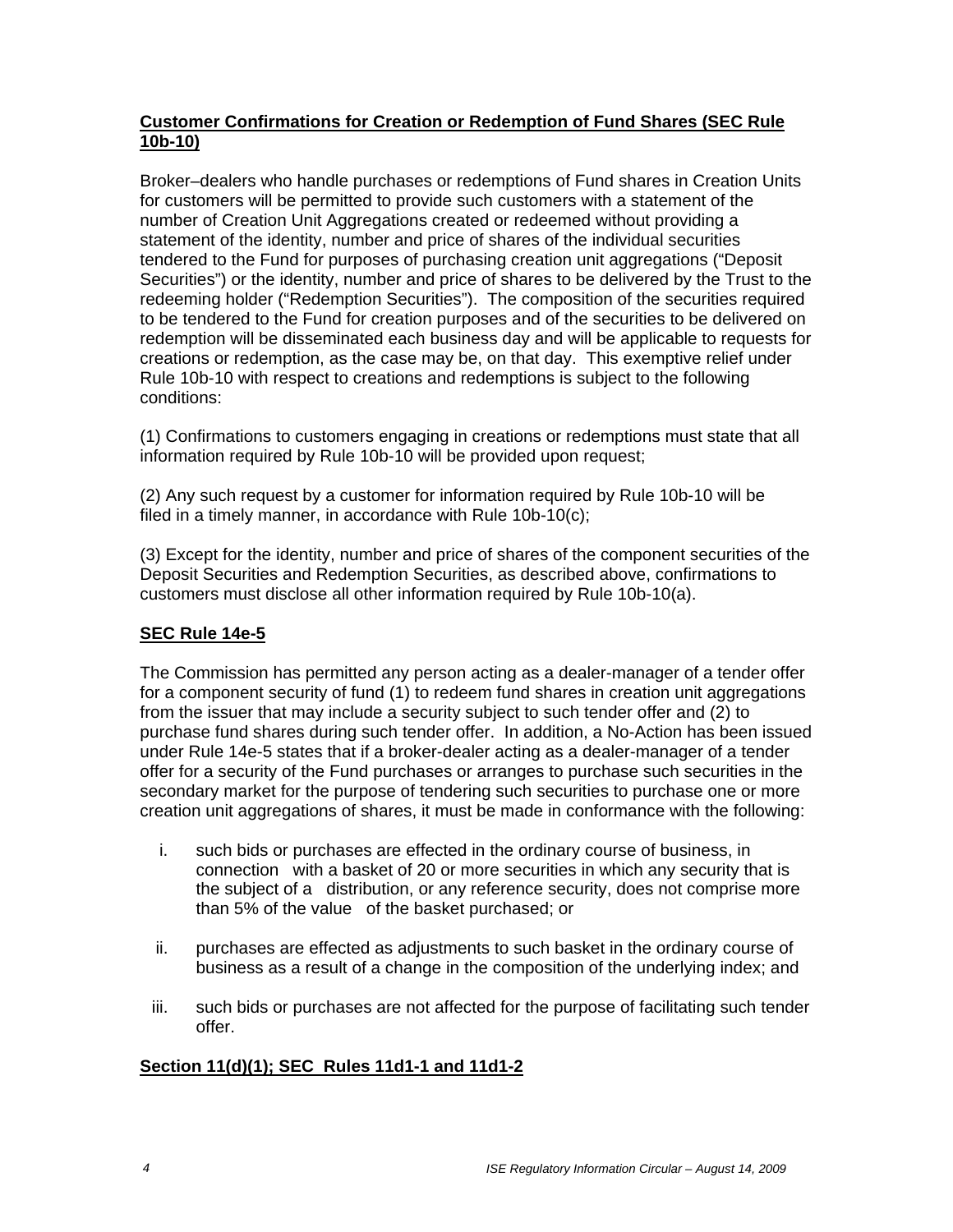Section 11(d)(1) of the Act generally prohibits a person who is both a broker and a dealer from effecting any transaction in which the broker-dealer extends credit to a customer on any security which was part of a new issue in the distribution of which he participated as a member of a selling syndicate or group within thirty days prior to such transaction. The Commission has clarified that Section 11(d)(1) does not apply to broker-dealers that are not authorized participants (and, therefore, do not create creation unit aggregations) that engage in both proprietary and customer transactions in shares of a fund in the secondary market, and for broker-dealer authorized participants that engage in creations of creation unit aggregations. This relief is subject to specific conditions, including the condition that such broker-dealer (whether or not an authorized participant) does not, directly or indirectly, receive from the fund complex any payment, compensation or other economic incentive to promote or sell the shares of a fund to persons outside the fund complex, other than non-cash compensation permitted under NASD Rule 2830 (I)(5)(A), (B) or (C). See letter dated November 22, 2005 from Brian A Bussey, Assistant Chief Counsel, SEC Division of Market Regulation, to Barclays Global Investors, N.A., dated November 22, 2005. The Commission has issued a No-Action Letter under Section 11(d)(1) of the Act states that broker-dealers may treat shares of a fund, for purposes of Rule 11d1-2, as "securities issued by a registered open-end investment company as defined in the Investment Company Act" and thereby extend credit or maintain or arrange for the extension or maintenance of credit on shares that have been owned by the persons to whom credit is provided for more than 30 days, in reliance on the exemption contained in the rule.

#### **SEC Rule 15c1-5 and 15c1-6**

The Commission has issued a No-Action letter with respect to Rule 15c1-5 and Rule 15c1-6 as to the required disclosure of control by a broker or dealer with respect to creations and redemptions of fund shares and secondary market transactions therein.

**This Regulatory Information Circular is not a statutory Prospectus. Equity EAMs should consult the Trust's Registration Statement, SAI, Prospectus and the Fund's website for relevant information.**